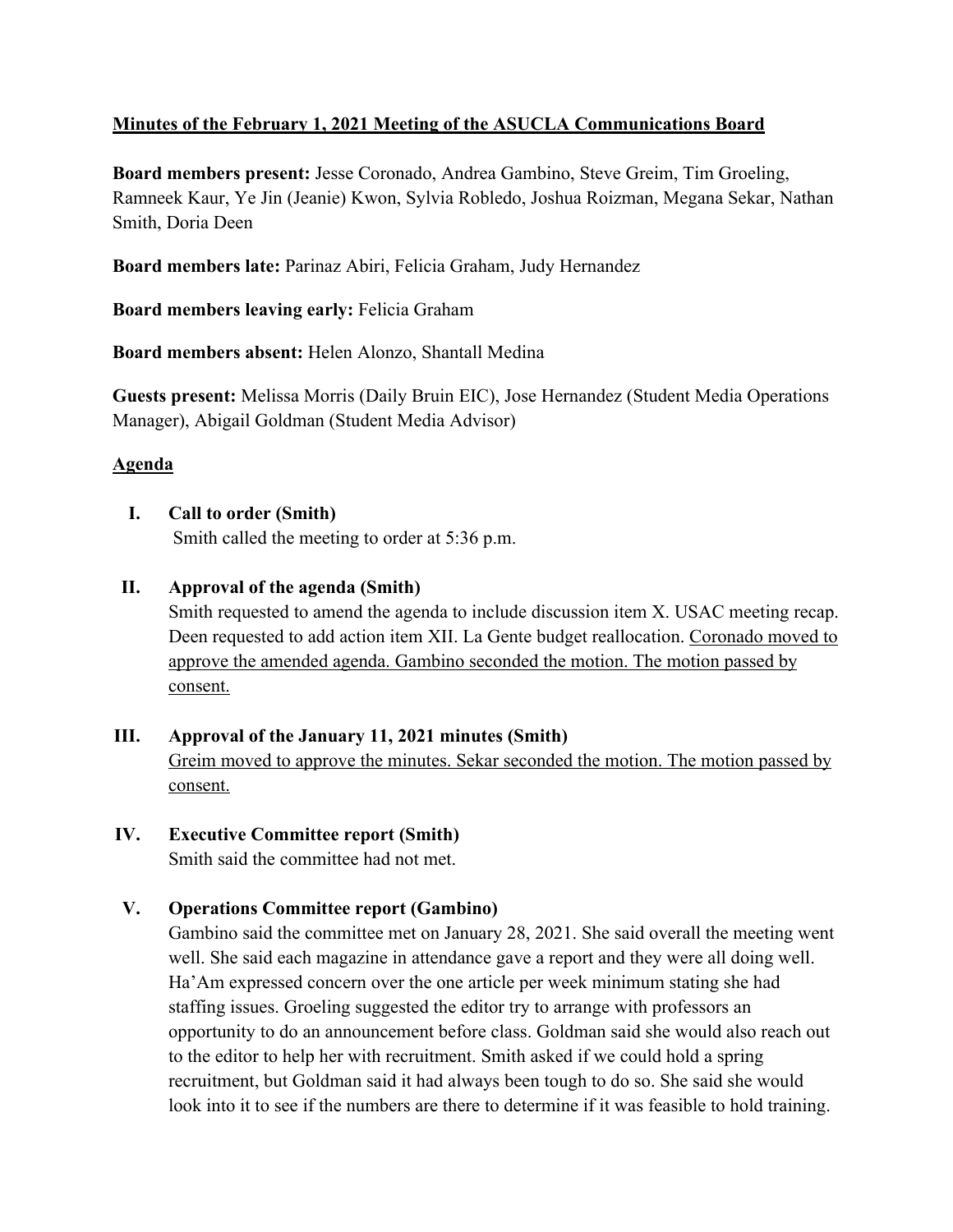## **VI. Finance Committee Report (Kaur)**

Kaur said the committee met on January 29, 2021 and they discussed the December financial statements and the January forecast. They also discussed the culmination of the external audit and equipment savings in that we did not have to purchase a copy machine. The last item was the receipt of our portion of the PPP Contribution.

# **VII. Media Director's Report (Deen)**

Deen reported on the following:

#### *Student Media Students – Academic Credit*

Deen said that there was follow up email to the Writing Center, and in it they said they would not be able to offer the class during spring quarter, so plans to offer next year are back in effect. They said winter 2022 was probably ideal, be we would meet during spring/summer to confirm the details.

Groeling said the Comm Studies option would possibly still be offered this spring.

#### *Recruitment*

Deen shared the recruitment applicants for winter 2021 and compared them to 2020. Overall, recruitment was down 42% to last year.

#### *Newsmagazine Posts per Week*

Deen shared the newsmagazine online posts for winter quarter weeks 1-4. Most magazines were on track with the minimum publishing requirements.

#### *December 2020 financial statements*

Deen discussed the cash, revenue, expenses, net revenue, and the summary of the Daily Bruin, Web, and Outdoor sales.

#### *January 2021 Forecast*

Deen said the January forecast would be over budget in Web, but under budget in both Daily Bruin print and Outdoor. Web would be up by 58%, but Daily Bruin and Outdoor would be down 70% and 50% respectively.

#### *PPP Contribution*

Deen shared that Communications Board would receive \$54,073.76 as their portion of the PPP contribution.

#### **VIII. Public Comment (Smith)**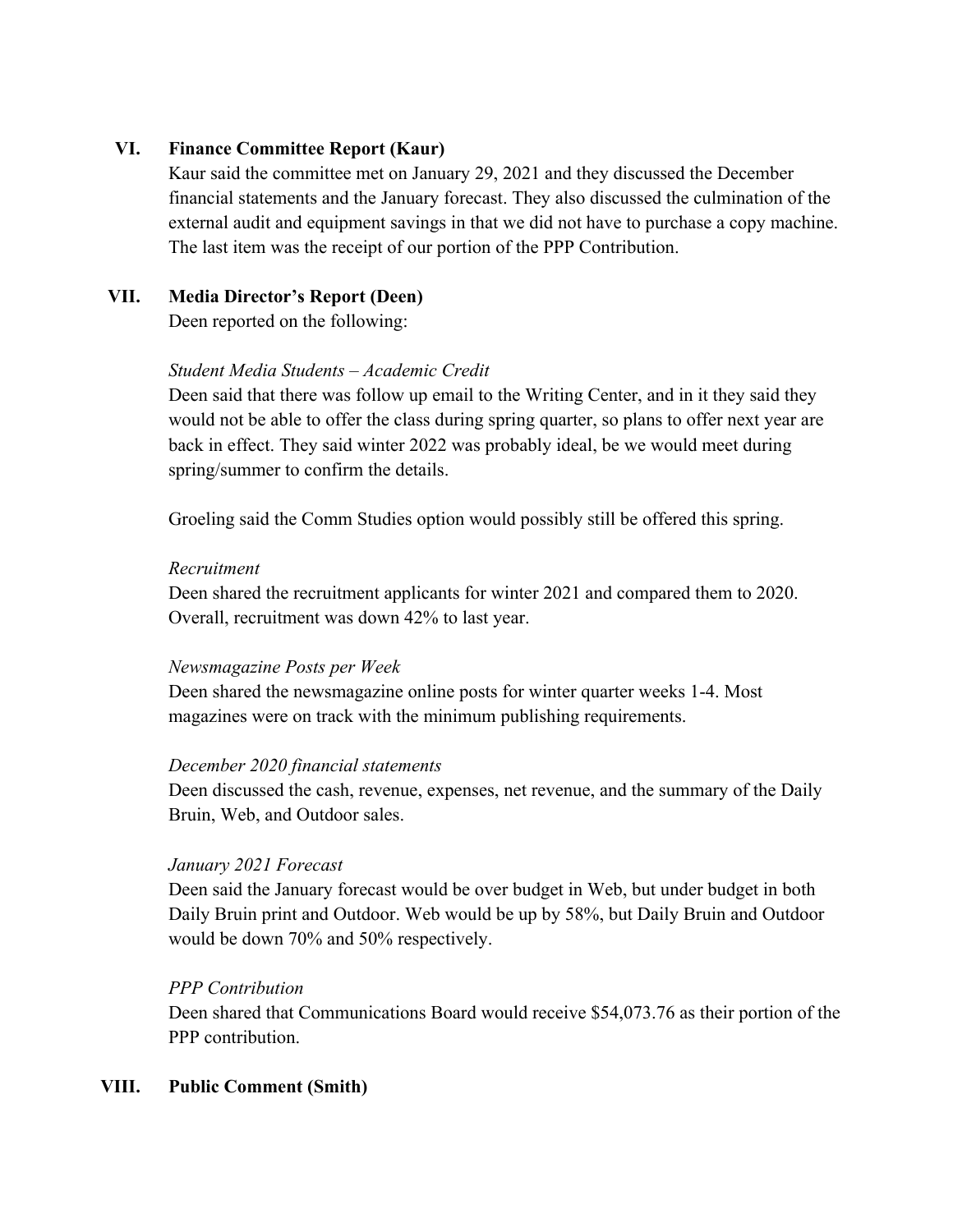Morris said that Daily Bruin was now on Apple Music.

#### **New Business/Discussion Items**

## **IX. December 2020 Financial Statements (Deen)**

Deen said that total income was \$163,332 and budgeted income was \$79,664 leaving us \$83,668 (105%) better than budget. Daily Bruin and Web were both up to budget 53% and 332% respectively while Outdoor was flat to budget. BruinLife was up 21% to budget. Total expense was \$117,630 and budgeted expense was \$91,857 leaving us <\$25,773> (-28%) under budget. Net revenue was \$45,702 and budgeted net revenue was a loss of <\$12,193> leaving us \$57,895 (475%) better than budget. Year to date net revenue was \$21,980 and budgeted net revenue was a loss of <\$80,486> leaving us \$102,466 (127% better than budget). Cash reserves stood at \$749,000 leaving us \$517,000 above policy.

# **X. USAC meeting recap (Smith)**

Smith said overall he thought the meeting did not go well. He said USAC seemed to be upset with the Communications Board's policies. It seemed they didn't understand that campus was open to Student Media Publications, nor the concept that the Communications Board didn't make the decision not to include Sharon as a senior of the year, but rather the board was upholding a Student Media Publication editor's decision. He said they didn't seem to understand the independence of the Communications Board and the media. Smith said he felt like he was being bullied to change his mind. He said that the council members threatened to remove the undergraduate students from the Communications Board. Smith said he hoped the USAC council would re-read the letter that the board wrote to them. Roizman said he'd also experienced aggression from council from the time he reapplied to the Communications Board this year, and he heard from other undergraduates that the undergrad members of the Communications Board may be impeached. Hernandez said that the Communications Board was backing up and supporting the students of the media, and it seemed that USAC, while trying to support one student, was attacking other students on both the Communications Board and the student media.

# **New Business/Action Items**

# **XI. Constitution Changes (Gambino)**

Gambino said the committee had language in place to vote on adding a transfer seat to the Communications Board, but it was tabled because they were unclear with how the student would be appointed to the board. As a result, the following motion passed.